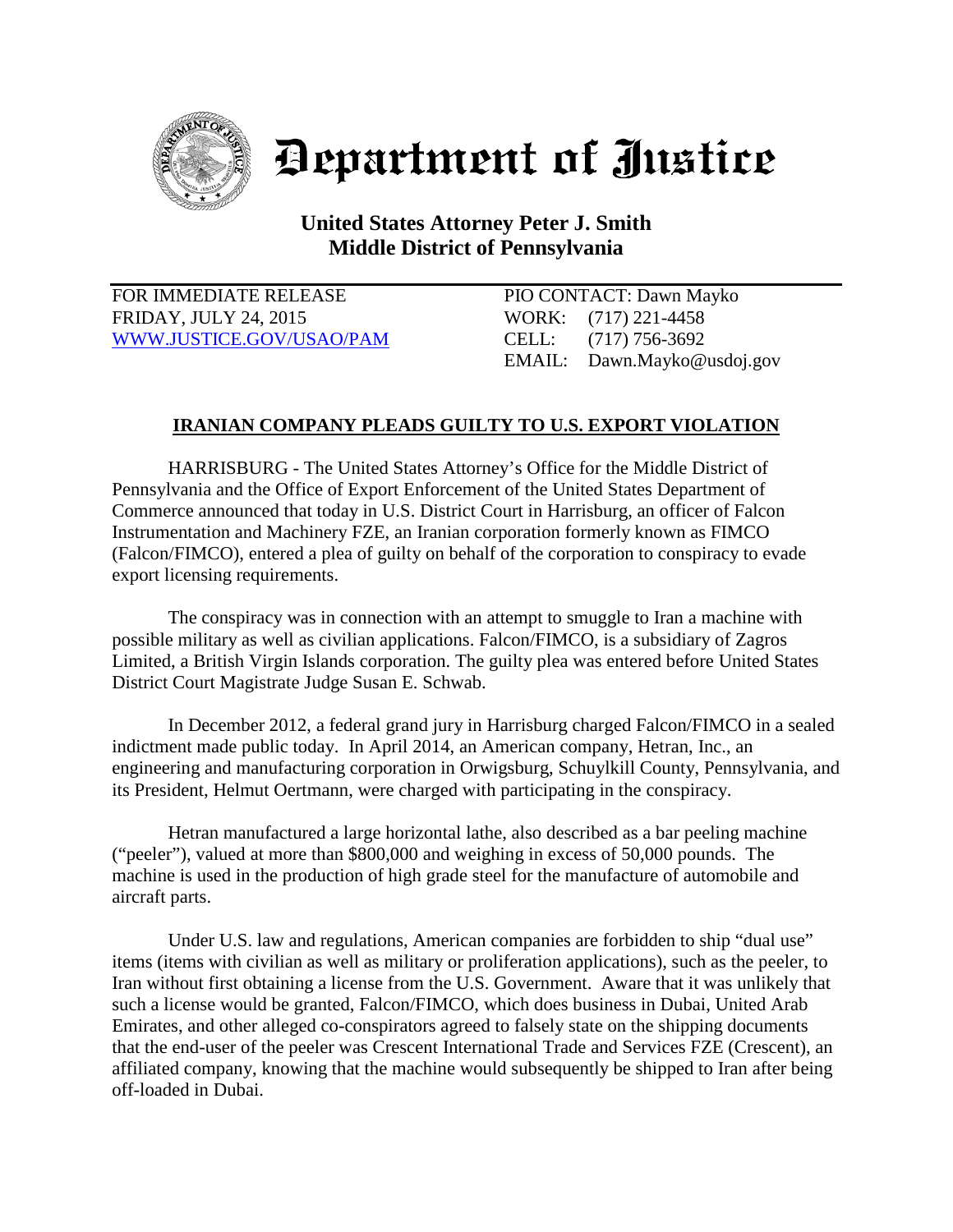In June 2012, Hetran caused the peeling machine to be shipped from Pennsylvania to Dubai in the United Arab Emirates, fraudulently listing Crescent as the end-user, knowing that the shipment was ultimately being sent by Falcon/FIMCO to Iran in violation of federal law. The Office of Export Enforcement, Bureau of Industry and Security (BIS), U.S. Department of Commerce detected the shipment and ordered that it be re-delivered to the United States.

As part of its plea agreement with the United States, Falcon/FIMCO agreed that the government would recommend a \$250,000 criminal fine. The plea agreement is subject to the approval of the Court. The company also has agreed under a settlement with BIS to pay a \$837,500 civil penalty to the U.S. Department of Commerce, of which it must pay \$587,500 outof-pocket, with the remaining \$250,000 suspended for two years. The suspended portion of the civil penalty will be waived thereafter so long as Falcon/FIMCO complies with the terms of the plea agreement and any criminal sentence and satisfies certain additional conditions. Falcon/FIMCO will also be made subject to a two-year suspended denial of its export privileges.

"Today's guilty plea is the result of our commitment to disrupt illicit networks aimed at evading our export controls and jeopardizing our national security," said Under Secretary of Commerce Eric L. Hirschhorn. "Commerce Department, Office Export Enforcement Special Agents thwarted this illegal scheme by utilizing their unique authorities as the enforcers and regulators of our nation's 'export control laws to pursue violators," he said.

U.S. Attorney Peter Smith praised the Special Agents of the Department of Commerce, Office of Export Enforcement for their tenacity and global team effort in investigating the case, coordinating with foreign governments, executing search warrants, and most importantly, seizing the horizontal lathe upon its arrival in Dubai. The seizure of key shipping documents, emails and correspondence from Hetran to Iran revealed the scheme, and was critical to the success of the case, and to shutting down the contemplated shipment.

During the investigation by the Department of Commerce's Bureau of Industry and Security (BIS), Falcon/FIMCO and Crescent were placed on BIS's Entity list in August 2014. The Entity List identifies foreign parties that are prohibited from receiving listed items unless the exporter secures a license. Those persons present a greater risk of diversion to weapons of mass destruction (WMD) programs, terrorism, or other activities contrary to U.S. national security or foreign policy interests. By publicly listing such persons, the Entity List serves as an important tool to prevent unauthorized trade in such items.

In December 2014, Helmut Oertmann and Hetran were sentenced by Judge Kane to 12 months' probation; Oertmann and Hetran were ordered as part of a settlement with BIS to pay a penalty of \$837,500 with \$337,500 of that amount paid out-of-pocket and the remainder conditionally suspended, which penalty Judge Kane adopted as to Oertmann and Hetran. The other indicted company, Crescent International Trade and Services FZE, and the three Iranian individuals who served as officers of Falcon/FIMCO, Khosrow Kasraei, Reza Ghoreishi, and Mujahid Ali, are presently fugitives.